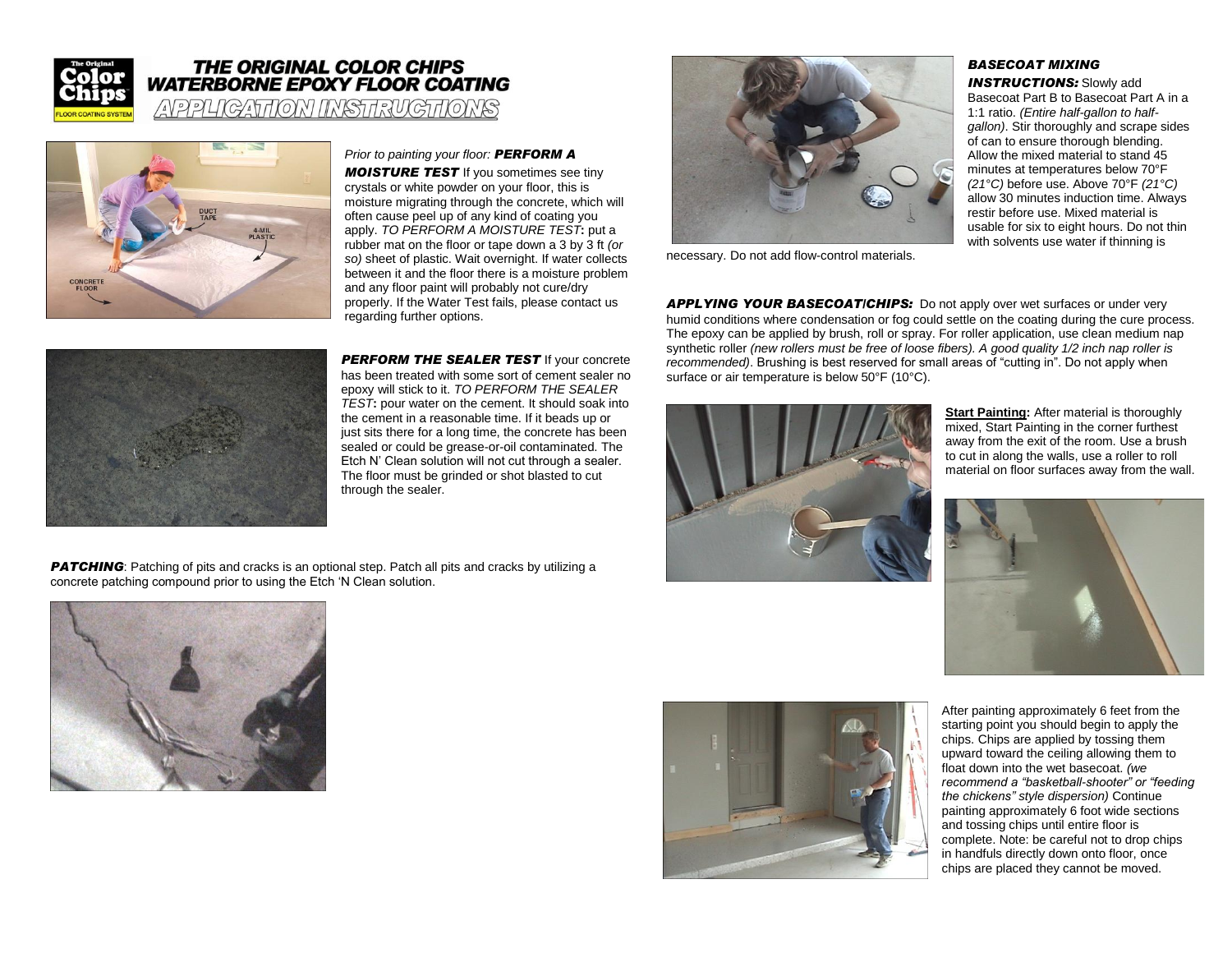Use a self-leveling sealant if you wish to partially fill in expansion joints, etc *(optional – not recommended filling in completely)*. Fillers must dry overnight before etching.





**SURFACE PREPARATION:** Concrete Surfaces: No matter how new OR clean the concrete is, it will need a rough textured surface in order to achieve maximum epoxy adhesion. The rougher the better. Etching opens up the pores of the concrete to allow the epoxy to sink into the floor, thus allowing the base coat to adhere securely. Roughen slick concrete as well remove any oil, grease, and dirt by utilizing *The Original Color Chips* Etch n' Clean Solution. The Etch 'n Clean has the ability to provide both the



cleaning and the profiling (roughening the surface) in one operation. After diluting etching solution with water *(1 gallon of etch to 1 gallon of water).* Pour uniformly onto surface and scrub into the pours of the concrete with a stiff bristle broom. Wait 7-10 minutes. (no longer) Triple rinse **thoroughly** with water (power washing is ideal) and allow to dry a minimum of 8 hours. Remove loose aggregate by sweeping and vacuuming. All surfaces must be sound, dry, clean and free of oil, grease, dirt, mildew, form release agents, curing compounds, efflorescence, loose and flaking paint and other foreign substances prior to applying basecoat. See reverse for tutorial on etching successfully.



## *OPTIONAL SURFACE PREPARATION/ PREVIOUSLY COATED SURFACES:* **Grinding**:

The ideal method for concrete preparation, whether it's bare, new or previously coated concrete would be to use a floor grinder. If you"re coating concrete that has been sealed with a sealer, it is necessary to use a floor grinder to prepare the concrete. Using the grinder will open up the pores of the concrete to allow the epoxy to sink in, therefore achieving maximum adhesion.

**Coverage:** Apply at 220-250 sq. ft./gal. or 5.0-7.0 mils wet (2.0-3.0 mils dry) on smooth, surfaces.

**Dry Time:** Application temperature range is 60°-95°F. At 77°F (25°C) dries to touch in two hours and to recoat overnight.

**Non-skid Application:** Surfaces coated with high-gloss epoxy may become slippery when wet. For additional slip resistance in areas of pedestrian traffic, use the Non-Skid Additive. While applying your color chips, sprinkle into the *wet* basecoat or use in clearcoat by rolling forward, sprinkling, then backrolling over once again.. Be sure **not** to apply non-skid in a highconcentration. Sprinkle at 1 can per 500 square feet, using the easy sprinkle can.

**TOPCOAT APPLICATION:** Once your ready to apply topcoat (waiting overnight for the basecoat to efficiently cure), mix Part A and Part B together (equals one gallon). Refer to the



basecoat mixing and application instructions for the Topcoat. It will be the same procedures.

Be sure to roll one even coat of Crystal Clear topcoat to entire surface to be coated *(we recommend a good 3/8" nap roller).* Material will go on as a milky white *(may even look like white paint)* and dry Crystal Clear. Smooth out any visible clumps of clear coat. *If you come to the end of your floor and you still have clear coat left over do not use the mixed* 

*material to add thickness to the layer you just put down. Discard unused* 

*material (if mixed).* Applying Clearcoat overtop of itself without waiting for the first layer to cure will cause curing problems. If you do decide to double coat the clear top coat, please allow at the minimum of 14 hours for the first layer to cure before attempting a second coat. *(heavy or full broadcasts of chips often calls for a double layer of clear coat, though the more chips you use the more skid resistance you give your floor)*



**Applying epoxy on Wood** – Wood surfaces must be double-coated. Prime with basecoat epoxy reduced one-half pint per gallon with water or a waterborne epoxy primer*. (This will soak into the wood thus creating a bonding agent for your second-layer of basecoat.)*

*Dry Time: Dries to light foot traffic on concrete floors in 24-48 hours.* You can move heavy items on it in 36-48 hours. *Full cure for vehicle traffic in seven days.* Low temperature, high humidity, thick films or poor ventilation will increase these times. Lack of ventilation and/or the use of portable fuel burning heaters that produce exhaust gases, during